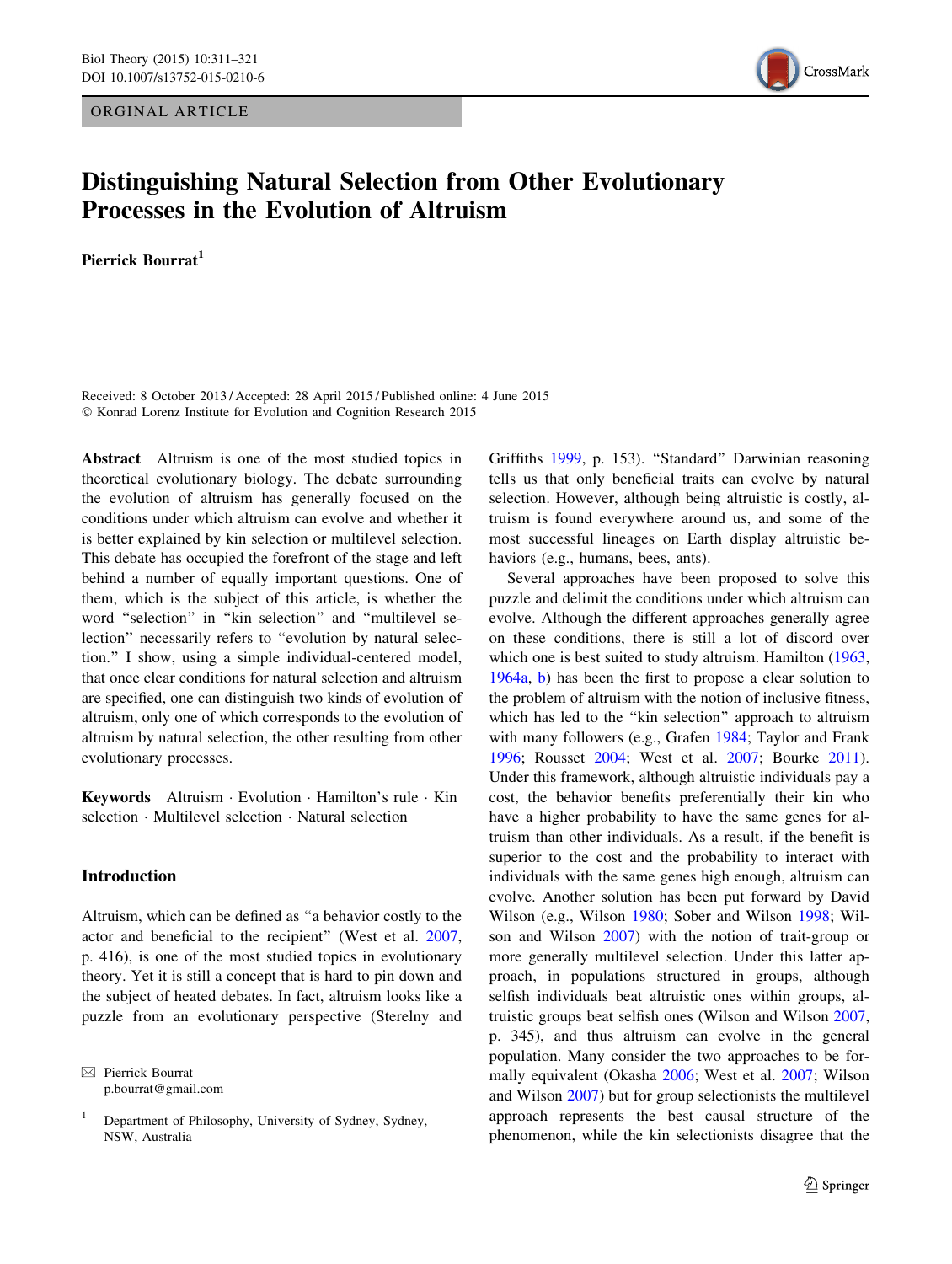notion of trait-group substantially enlightens any aspect that would not be captured by the notion of kin selection (West et al. [2007,](#page-10-0) [2008](#page-10-0)). This has led some to advocate for pluralism on this question (Dugatkin and Reeve [1994](#page-9-0); Sterelny [1996](#page-10-0); Kerr and Godfrey-Smith  $2002$ ).<sup>1</sup> More recently, Fletcher and Doebeli ([2009\)](#page-9-0) have proposed what they consider to be a simpler and more general alternative individual-level explanation of the evolution of altruism, in which positive assortment of phenotypes rather than genotypes, as is supposed in kin selection theory, is sufficient for altruism to evolve.

Although reaching a consensus over whether one approach (if any) is the best to understand the evolution of altruism is an important and useful project, this question has occupied the forefront of the stage and left behind a number of equally important questions. One of them, which is the subject of this paper, is whether the word "selection" in "kin selection" and "multilevel selection" necessarily refers to ''evolution by natural selection.''

To answer this question, let us first remark that one of the first lessons taught in population genetics is that evolution does not necessarily imply evolution by natural selection. Natural selection is only one possible ''force'' that might drive evolutionary change (Sober [1984](#page-10-0)). Although every protagonist in the debate on the best approach to the evolution of altruism claims to defend a view on how natural selection can operate to favor altruism over selfishness in some particular settings, a striking problem with this claim is that the term *natural selection* is usually not defined precisely and/or contrasted with other evolutionary processes that could lead to the same outcomes. Using an approach similar to Fletcher and Doebeli's (Fletcher and Doebeli [2009\)](#page-9-0), I will show that positive assortment can occur systematically between altruistic individuals and lead altruism to evolve for reasons that challenge a theoretically worked out concept of natural selection (which I will detail below) and should thus be considered as resulting from other evolutionary processes.

To do so, the paper is divided in three sections. In the first section, I start by delimiting consistent concepts of altruism and natural selection. In the second section, I expose the problem of altruism starting from a very simple individual-centered model inspired from Sober and Wilson [\(1998](#page-10-0)). In a population in which altruistic and selfish individuals interact perfectly randomly altruism cannot evolve by natural selection. From there, using a method similar to that developed by Fletcher and Doebeli [\(2009](#page-9-0)), I show that for altruism to evolve by natural selection, positive assortment between altruistic individuals is a necessary condition, and I relate this to Hamilton's rule (Hamilton [1963](#page-9-0), [1964a,](#page-9-0) [b](#page-9-0)). In the third section, I compare this result to the definition of natural selection given in the first section and show, using a simple setup, that positive assortment between altruistic individuals can broadly have two different causes. One of the two causes has to do with being altruistic, while the other is contingent on this fact. I argue, following the condition for natural selection provided in the first section, that only when positive assortment is tied to the fact of being an altruist, the resulting evolution is evolution by natural selection. When positive assortment is not tied to the fact of being an altruist, the claim that the evolution results from evolution by natural selection is unwarranted because the difference in reproductive output between the two types results from environmental contingencies.

## Semantic Issues on the Evolution of Altruism

Before considering under which conditions altruism can evolve by natural selection, one needs a clear understanding of the concepts of ''altruism'' and ''natural selection.'' Both the notion of altruism and of natural selection I propose below would be objected to by a hostile reader with different interpretations of these terms. However, my claim is not that altruism and natural selection should necessarily be understood as I conceive of them below. Rather, I aim to draw the consequences for the notion of evolution of altruism by natural selection if one understands natural selection and altruism as such. I believe the notions I propose below to be consistent with much of evolutionary theory and logically coherent, which renders them legitimate.

#### What is Altruism?

One reason why altruism is still highly debated in evolutionary theory is that it is often used inconsistently across disciplines (see Kerr et al. [2004](#page-9-0) for the different notions of altruism used in evolutionary theory). Second there are no standardized conventions over the terms of fitness, cost, and benefit. West et al. ([2007\)](#page-10-0) attempt to integrate the literature on altruism around a few conventions. They propose a simple and general definition of altruism as "[A] behaviour which is costly to the actor and beneficial to the recipient; … cost and benefit are defined on the basis of the lifetime direct fitness consequences of a behaviour'' (2007, p. 416).

This is the definition I will use throughout the article after having made a few important points about it. First, this definition calls for more definitions (see Table [1](#page-2-0) for the different definitions and conditions for the concepts used throughout the paper). Direct fitness is defined by West et al. [\(2007](#page-10-0), p. 416) as ''the component of fitness gained

<sup>&</sup>lt;sup>1</sup> For a recent discussion on the relation between multilevel selection and kin selection see Okasha ([2015\)](#page-10-0).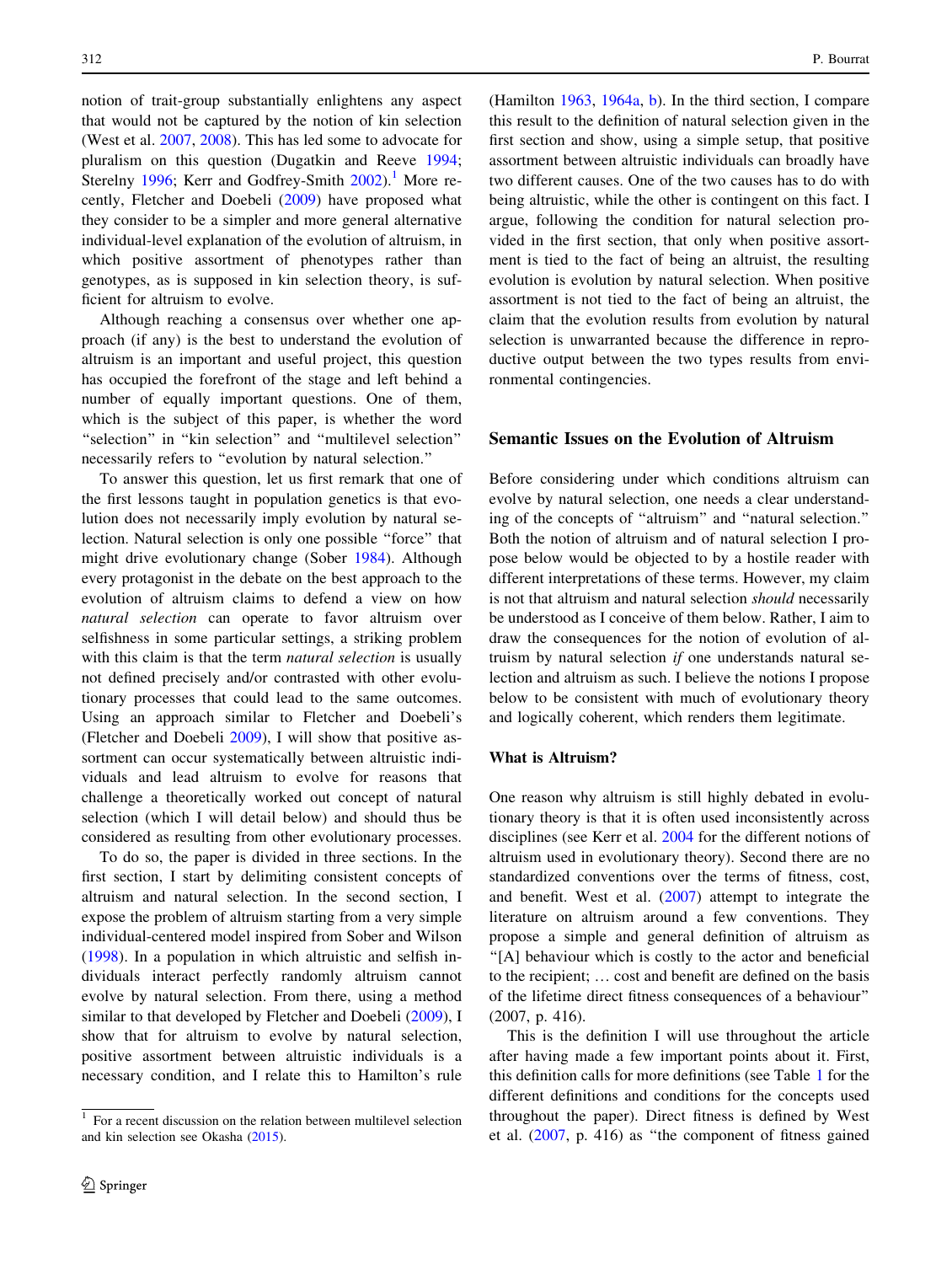<span id="page-2-0"></span>

| <b>Table 1</b> Key definitions and necessary conditions of the terms used throughout the article |                                    |  |
|--------------------------------------------------------------------------------------------------|------------------------------------|--|
| Concept                                                                                          | Definition or necessary conditions |  |
|                                                                                                  |                                    |  |

| Altruism                         | "[A] behaviour which is costly to the actor and beneficial to the recipient;  cost and benefit are defined on the basis<br>of the lifetime direct fitness consequences of a behaviour" West et al. (2007), p. 416                                           |
|----------------------------------|-------------------------------------------------------------------------------------------------------------------------------------------------------------------------------------------------------------------------------------------------------------|
| Direct fitness                   | "[T]he component of fitness gained through the impact of an individual's behaviour on the production of offspring"<br>West et al. (2007), p. 416                                                                                                            |
| Indirect fitness                 | "[T]he component of fitness gained from aiding the reproduction of related individuals" West et al. (2007), p. 416                                                                                                                                          |
| Relatedness                      | "[A] measure of genetic similarity" West et al. $(2007)$ , p. 416                                                                                                                                                                                           |
| Inclusive fitness                | "[T] he sum of direct and indirect fitness" West et al. (2007), p. 416                                                                                                                                                                                      |
| Neighbor-modulated<br>fitness    | "[T] otal personal fitness, including the effects of one's own behaviour and the behaviours of social partners" West<br>et al. $(2007)$ , p. 416                                                                                                            |
| Natural selection                | Natural selection results from differences in intrinsic-invariable properties between the individuals of a population that<br>lead to differences in reproductive output                                                                                    |
| Other evolutionary<br>processes  | Other evolutionary processes result from differences in extrinsic and intrinsic-variable properties between the<br>individuals of a population that lead to differences in reproductive output (e.g., mutation, correlated response to<br>selection, drift) |
| Intrinsic property               | Property that does not depend on the existence and arrangement of other objects (Godfrey-Smith 2009)                                                                                                                                                        |
| Intrinsic-invariable<br>property | Property that does not depend on the existence and arrangement of other objects and that does not change over a<br>certain range of environmental conditions at a certain grain of description                                                              |
| Intrinsic-variable<br>property   | Property that does not depend on the structure and arrangement of other objects and that can change over a certain<br>range of environmental conditions at a certain grain of description                                                                   |
| Extrinsic property               | Property that depends on the existence and arrangement of other objects (Godfrey-Smith 2009)                                                                                                                                                                |
| Fitness                          | Expected number of individuals of one's type produced at the next generation that an individual is causally (either<br>directly or indirectly) responsible for                                                                                              |

through the impact of an individual's behaviour on the production of offspring'' and is opposed to indirect fitness which is defined as ''the component of fitness gained from aiding the reproduction of related individuals.'' They define relatedness as ''a measure of genetic similarity'' (2007, p. 416). The sum of direct and indirect fitness represents the inclusive fitness (2007, p. 416). The inclusive fitness approach represents one method of fitness accounting in social evolution. It has been very popular among behavioral ecologists, mainly because it is easily associable to an agential view of evolution such as the one found in Dawkins ([1976\)](#page-9-0). Yet, in recent years another approach to study social evolution has gained the favor of theorists, namely the neighbor-modulated fitness or personal fitness approach (Taylor and Frank [1996](#page-10-0); West et al. [2007](#page-10-0); Gardner and Foster [2008\)](#page-9-0). Under this approach, instead of calculating the inclusive fitness of the individual, its ''total personal fitness'' is calculated as the sum of its direct fitness and the effects of the behaviors of social partners (West et al. [2007,](#page-10-0) p. 416). Although the two approaches are widely believed to be formally equivalent, that is, merely different methods of accounting (Rousset [2004](#page-10-0); Gardner and Foster [2008](#page-9-0); Wenseleers et al. [2010\)](#page-10-0), the neighbor-modulated approach makes causation easier to track down. Because in a population the indirect fitness resulting from an individual helping its neighbors is on average the same as the one obtained by this individual via its neighbors, instead of partitioning the total effect of an actor's behavior into its direct and indirect fitness as is done with the inclusive fitness approach, the partitioning here is made as the direct fitness and the part of the personal fitness due to the help of other individuals (for more details on the two approaches see West et al. [2007](#page-10-0); Rosas [2010;](#page-10-0) Wenseleers et al. [2010](#page-10-0)). For the purpose of this article I will use a form of the neighbor-modulated fitness accounting.

Note that if we are to speak of altruistic traits (or any other social trait), the actor and recipient need to be two individuals. Thus, throughout the article, when I refer to an actor and a recipient, I will consistently refer to two different individuals. Before going further, it should also be noted that among the different notions of altruism used in the literature (see Kerr et al. [2004\)](#page-9-0), two particular notions have been debated, namely weak altruism and strong altruism (Wilson [1980;](#page-10-0) Okasha [2006](#page-10-0)). A weakly altruistic behavior is a behavior that benefits everyone interacting with the actor and the recipient equally. Because the actor pays a cost of producing this behavior, the cost-benefits balance is lower than for its interactors. Yet, because weakly altruistic individuals gain more than the average individual in the population, they have been considered by some as selfish. A strongly altruistic behavior is a behavior that is strictly costly to the actor, i.e., the direct cost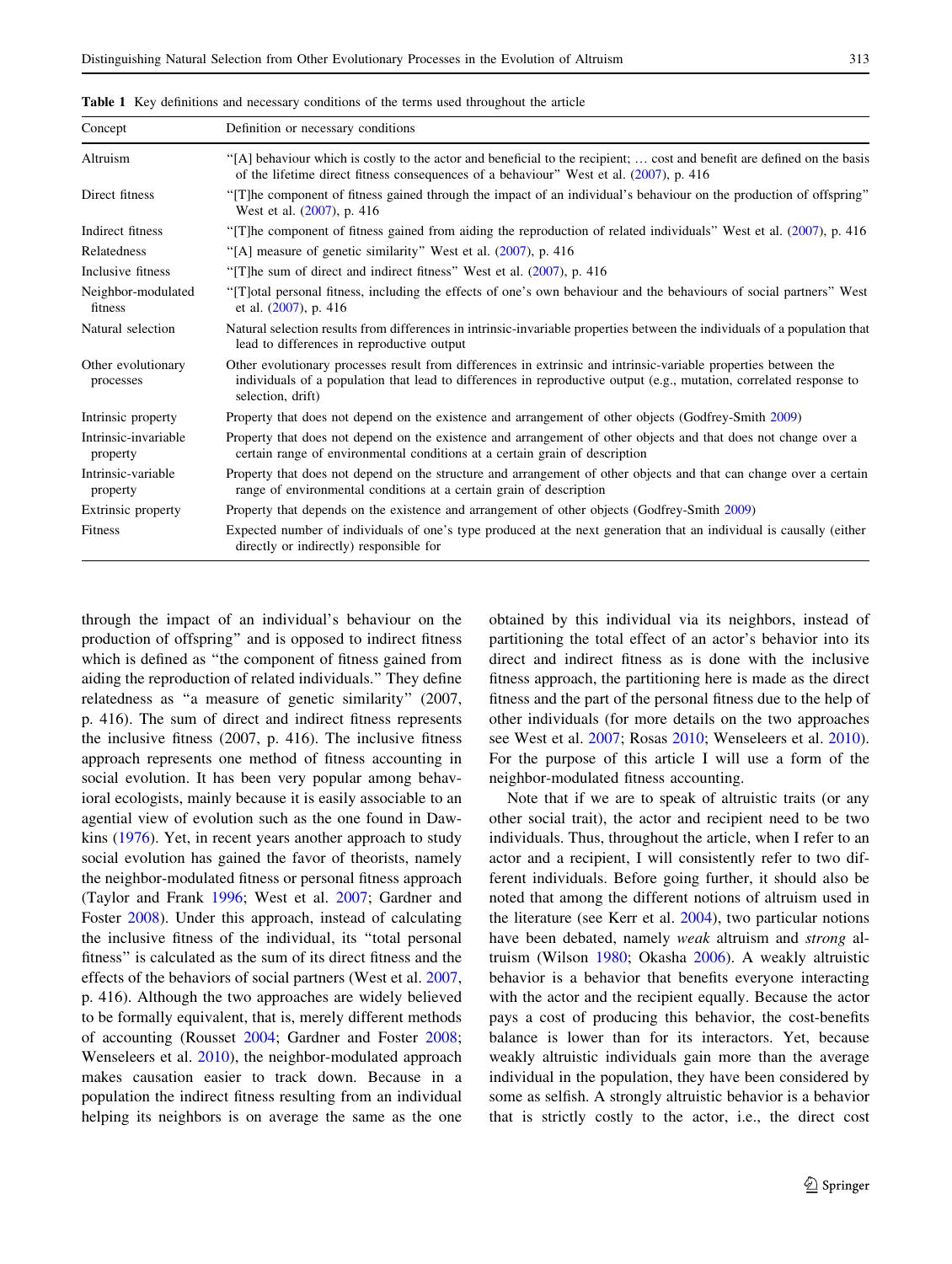incurred is higher than the direct benefit obtained from this cost. The evolution of strong altruism is the most challenging one to explain and represents the worst-case scenario. I will thus not consider weak altruism in the remainder of paper and focus only on strong altruism.

Finally, because the notion of fitness can generally be understood either as direct fitness or as total fitness (inclusive or neighbor-modulated fitness), one should note that the cost and benefit terms are relative to the direct fitness of the actor and recipient. If one uses the notion of total fitness instead of direct fitness when referring to cost and benefit, then altruism cannot, by definition, be selectively advantageous. This is because if a total fitness cost is paid by altruistic individuals, the net relative production of altruistic offspring due to the altruistic behavior (total fitness) will always be lower than the relative production of selfish offspring, leaving no room for altruism to ever evolve by natural selection. However when the cost and benefit are defined on the basis of the actor's lifetime direct fitness consequences of the behavior, the indirect consequences of the behavior on the lifetime direct fitness consequence of the recipient(s) are not taken into account, leaving some room for the evolution of altruism by natural selection.

## What is Natural Selection?

The philosophical literature on natural selection is very dense, sometimes confusing (but see Pocheville [2010](#page-10-0) for a good example of conceptual clarity) and often entangled, for good reasons, with the notion of fitness. As a starting point, one can answer the question ''What is natural selection?'' in the following way: natural selection is a phenomenon that can only occur when two or more types of individuals in a population found in the same selective environment have different fitnesses.<sup>2</sup>

This necessary condition for natural selection calls for definitions of ''fitness,'' ''selective environment,'' and ''type.'' Elsewhere I provide a detailed account of fitness (Bourrat [2014](#page-9-0), Chap. 1, [2015a,](#page-9-0) [b\)](#page-9-0) and show the importance of types in natural selection (Bourrat [2014,](#page-9-0) Chap. 5). In this article, I will keep things simple and assume a model of population composed of different types of individuals that reproduce asexually (with perfect transmission of their type to their offspring), synchronically, and without overlap of generations. In this model, individuals of identical types are perfectly identical and individuals of different types only vary with one property which is intrinsic-invariable (more on this notion in a moment; see Table [1\)](#page-2-0) within the environment considered. These assumptions will allow me to consider that the fitness of an individual is the expected number of individuals of its type produced at the next generation that this individual is causally (either directly or indirectly) responsible for. Thus natural selection occurs when there are differences in inclusive fitness or neighbormodulated fitness, not just direct fitness. Although the assumption that fitness is a reproductive output is very limited in scope, it will be sufficient to expose the problem of altruism in the next section. The more sophisticated notions of fitness that can be found in the literature (e.g., Mills and Beatty [1979;](#page-9-0) Bouchard and Rosenberg [2004](#page-9-0); Bouchard [2008](#page-9-0); Abrams [2009;](#page-9-0) Godfrey-Smith [2009](#page-9-0)) will not undermine the main points of the paper.

These different assumptions do not provide us with a notion of selective environment. Following Brandon I define the selective environment of an individual as the part of the external environment, i.e., everything that is not part of this individual or its phenotype, $3$  that has *differential* consequences on the number of offspring of its type produced (directly or indirectly) by this individual when compared to an individual of a different type. Brandon [\(1990](#page-9-0)) as well as Nunney [\(1985](#page-9-0)) argue that for natural selection to occur the individuals of a population must be found in the same environment. The idea behind this requirement is quite intuitive, if two types of individuals are found on average in different contexts for reasons that have nothing to do with their biology and that, as a result, they produce on average a different number of offspring, the increase in frequency of the most successful type cannot be associated with natural selection because the causes of the increase of the type are contingent to the type.

Godfrey-Smith ([2009\)](#page-9-0), using the distinction between intrinsic and extrinsic property (see Table [1\)](#page-2-0), makes the same point from another perspective. According to him, only differences in intrinsic properties between the individuals forming a population (e.g., their chemical composition) that lead to differences in reproductive output should be associated with the notion of natural selection. Differences in extrinsic properties (e.g., location; see Table [1](#page-2-0)) leading to differences in reproductive output cannot be associated with natural selection. This is because

 $\frac{1}{2}$  I borrow the term "selective environment" from Brandon [\(1990](#page-9-0)). the differences in reproductive output they lead to are As recognized by Brandon [\(2014](#page-9-0)) this concept of natural selection faces several possible objections. One of them is that any case in which the individuals of a population significantly interact with each other (altruism is only one case in which this kind of interaction occurs) will prevent these individuals from being in the same environment. I will regard this problem as non-fatal to this formulation and leave its resolution for further work.

<sup>&</sup>lt;sup>3</sup> Brandon, in his original definition, refers to the environment as only external factors to the organism. For reasons that cannot be developed here, to be consistent, it should be defined in reference to a phenotype, be it expressed within or beyond the physical boundaries of the organism. See Haig ([2012\)](#page-9-0) for a similar notion of the environment in relation to what he calls the ''strategic gene.''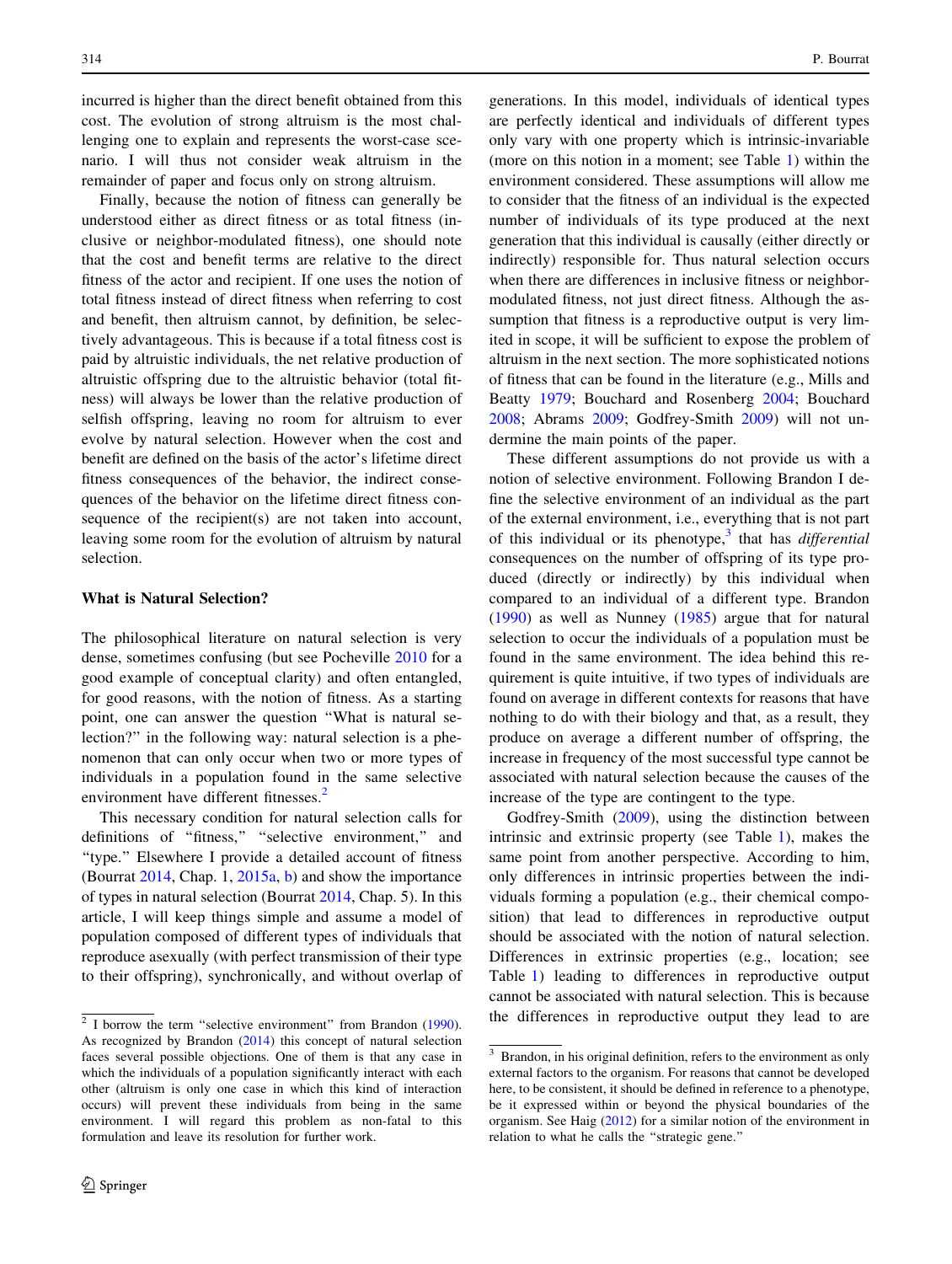ultimately associated with differences that pertain to the environment of the individuals, not the individuals themselves.

I consider Brandon's and Godfrey-Smith's frameworks to be largely equivalent. That said, I will use Godfrey-Smith's framework (with some modifications) to characterize natural selection. Modifications on Godfrey-Smith's framework are necessary because although using the notions of intrinsic and extrinsic property as a way to differentiate natural selection from other selective processes seems intuitively right, it is incomplete. To see why, we can start by noting that any biological property, say for instance ''height,'' is obviously diachronically the result of the interactions between the bearer of the property and its environment. Had a given organism been put in a different environment from birth its height might have been very different. Godfrey-Smith's distinction between intrinsic and extrinsic properties only accounts for ''synchronic'' dependences on reproductive output and does not explicitly account for more ''diachronic'' dependences on reproductive output. Yet in my view, such dependences matter a lot with respect to natural selection.

Consider for instance the following intrinsic property of an organism, ''amount of fat.'' The amount of fat contained by each individual is generally different for each organism of a population and this might have consequences on reproductive outputs. Using Godfrey-Smith's framework, all the differences in reproductive output due to differences in amount of fat contained by organisms should be attributed to natural selection. The problem here is that there are significant cases in which the difference in reproductive output due to containing a different amount of fat should, intuitively, not be attributed to natural selection. Imagine, for instance, that two organisms have different reproductive outputs due to the fact that they contain a different amount of fat. But the difference here is the result of different life histories that cannot causally be traced back to any of their biological properties. For example, suppose that the two organisms have the same susceptibility to a disease V. Yet, one gets V due to some contingent event and has to spend more energy to eliminate it. To do so it burns a larger amount of fat than the other organism. As a result the two organisms have different amounts of fat and produce different numbers of offspring. This situation can hardly be associated with natural selection, and Godfrey-Smith's distinction is blind to this case and similar ones—I could have used a similar example with the intrinsic property "height," for instance.

If the reasoning above is correct, intrinsic properties should thus be decomposed into two subtypes that will account for diachronicity in relation to natural selection, namely, intrinsic-invariable properties, such as having a particular gene, and intrinsic-variable properties, such as having a certain amount of fat or height due to a particular life history causally independent from any intrinsic-invariable properties of the individual (see Table [1](#page-2-0)). Both intrinsic-variable and intrinsic-invariable properties should be understood as such while specifying a range of possible environmental conditions, a grain of description, and a given period of time. Specifying a range of environmental conditions over a specific period of time is crucial, since what is invariable now and here might not be at a later time or under different conditions. It is possible to imagine that a property such as height, for instance, that does not vary under a range of specific conditions would do so under other conditions if organisms were subjected to those different conditions (e.g., a different gravitational force over time).

With this distinction in mind, individual differences in intrinsic-invariable properties within an environmental background leading to some differences in reproductive output are the only ones to be attributed to natural selection. Differences in reproductive output due to differences between members of the population in extrinsic properties and intrinsic-variable properties, because they ultimately depend on extrinsic properties, within an environmental background should be attributed to evolutionary processes different from natural selection. $4$  Thus, for evolution to be the result of natural selection, it should either be the direct result of differences in intrinsic-invariable properties that lead to differences in reproductive output, or if it results from differences in intrinsic-variable or extrinsic properties, these differences should themselves be the result of differences in intrinsic-invariable properties that lead to differences in reproductive output, that is, an indirect result of differences in intrinsic-invariable properties on reproductive output.

My aim in the rest of the article is to show that some classical cases of evolution of altruism, usually conceived as the result of natural selection, should not always be understood as such if one embraces the notions of altruism and natural selection provided in this section. More importantly, even if one disagrees with the necessary conditions for natural selection I propose, I will show that the evolution of altruism can be the result of two conceptually different sorts of evolutionary processes. Whether or not one wants to call them both ''natural selection'' is a semantic rather than a fundamental issue that I will not pursue here.

<sup>&</sup>lt;sup>4</sup> I leave for further work to determine which evolutionary force(s) each kind of difference should be attributed to.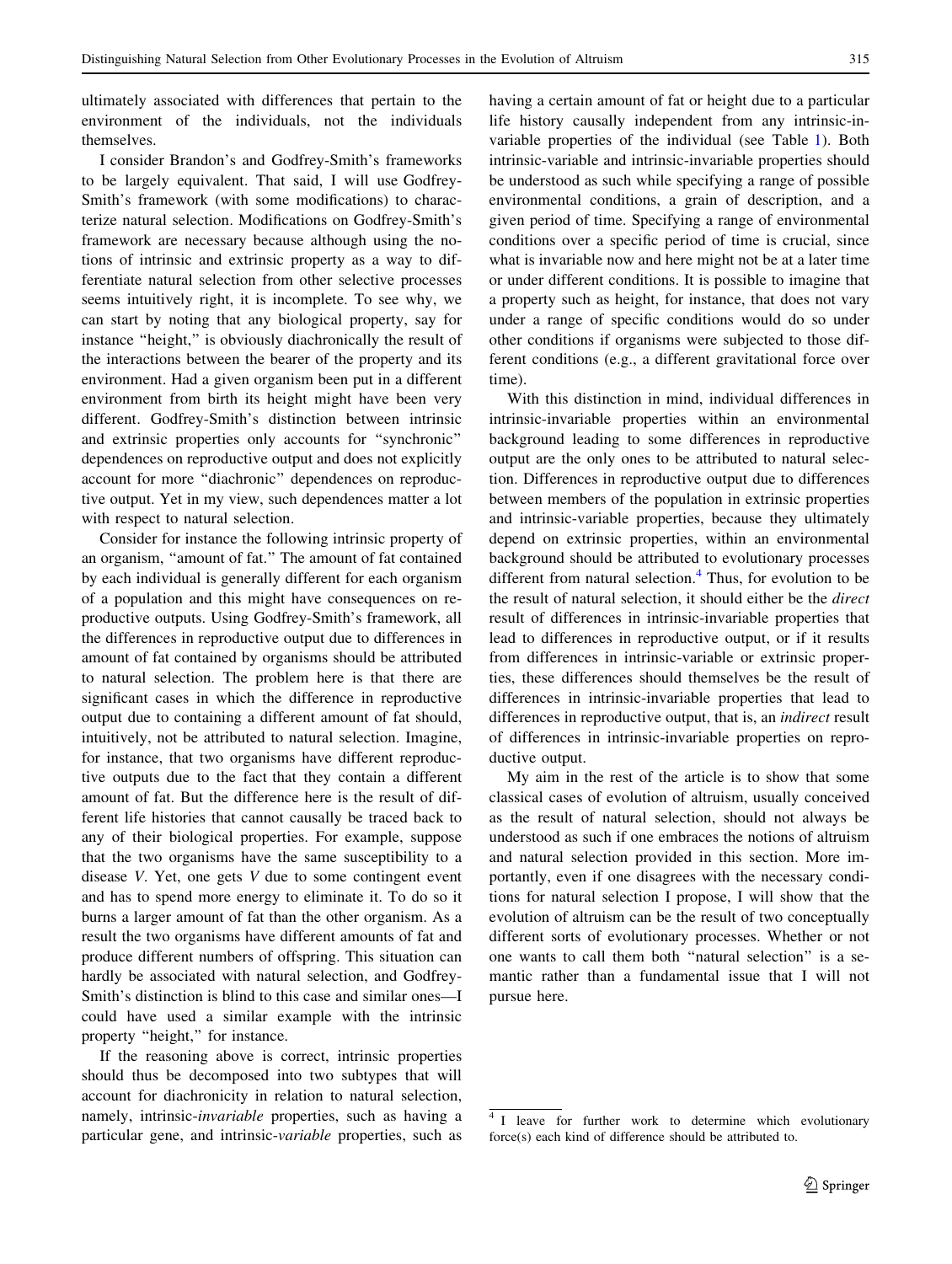# The Problem of the Evolution of Altruism and Its Solution

With these conditions in place, I can now fully specify the simple model I have initiated in the previous section (a population of types that reproduce asexually and in discrete generations), in order to spell out the problem of the evolution of altruism. The model is kept voluntarily simple to be able to grasp clearly the issues at stake. Furthermore, there is a priori no reason to believe that the same issues would not be found in more complex cases, and thus that the conclusion, once drawn with sufficient prudence, could not be exported to real cases. I remind the reader that the assumptions made so far in the model help to compute fitness in the simplest possible way, that is, the average reproductive output (direct and indirect) of an individual after one generation.

With the basic model specified, let us imagine now that our population is composed of two types: A ''altruist'' and S ''selfish'' individuals. Suppose that the population has N individuals and that  $p_A$  is the frequency of altruistic individuals in the population. Let us also suppose that, at each generation, each individual interacts randomly with only one other individual in the population and that the pairs are formed randomly and synchronically. Let us call X the baseline reproductive output for our two types (i.e., the direct number of offspring they would have with no social interaction), c the cost paid by the actor by producing an altruistic behavior, and  $b$  the benefit received by the actor from the individual it interacts with.  $X$ ,  $c$ , and b are all measured in number of direct offspring (unit of direct fitness) produced. We can now calculate the expected total quantity of offspring  $(O)$  produced at each generation by both types as follows:<sup>5</sup>

$$
O_A = X + \frac{p_A N - 1}{N - 1}b - c
$$
 (1)

$$
O_S = X + \frac{p_A N}{N - 1} b \tag{2}
$$

The benefit received by each type depends on the individual they are interacting with, which in turn depends only on the frequency of altruistic individuals in the population (minus the focal individual in the case of the altruistic type, hence the value " $p_A N - 1$ "). If we now calculate the expected difference in offspring produced between the two types, we have:

$$
O_A - O_S = \frac{p_A N - 1}{N - 1}b - c - \frac{p_A N}{N - 1}b = -\frac{1}{N - 1}b - c
$$
\n(3)

From Eq. (3) we can see that the quantity  $-\frac{1}{N-1}b - c$  is always negative. Thus no matter how much benefit is yielded for the cost paid by an altruistic individual, the number of altruistic offspring produced by an altruistic individual is on average lower than the corresponding number of selfish offspring produced. As a result, the frequency of altruistic individuals declines over generations and ultimately reaches zero.

This kind of reasoning has led Sober and Wilson to claim that altruism does not evolve in this setup because selfish individuals are favored by natural selection (1998, p. 21). Yet, before concluding that natural selection is responsible for this evolution, we need to ensure that the setup of the model satisfies all the requirements established in the sections above for natural selection to be possible. So far we have evidence that the reproductive output of selfish and altruistic individuals is different. But is this difference due to differences in intrinsic-invariable properties or differences in extrinsic or in intrinsic-variable properties which are themselves the result of differences in intrinsicinvariable properties as required by our formulation of natural selection?

It is easy to demonstrate that altruistic individuals have on average a difference in the extrinsic property ''number of altruistic potential interactors'' assuming every individual has the same probability to be chosen as an interactor. In fact, if each individual interacts randomly with other individuals of the population and there is a limited number of individuals in the population, altruistic individuals interact on average with one less altruistic individual than selfish ones because they cannot interact with themselves. Now, whether this difference can be attributed to a difference in intrinsic-invariable property between altruistic and selfish individuals in this setup and thus be legitimately associated with natural selection is too early to answer. I will come back to this question in the next section. At least at this stage, we must take into account the possibility that it is not and that Sober and Wilson's setup simply does not allow us to tell whether the evolutionary fate of the population results from the work of natural selection (differences in reproductive output due to differences in intrinsic-invariable properties) or results from the work of other processes (differences in reproductive output due to differences in extrinsic and/or intrinsic-variable properties). One way to avoid this difficulty is to assume a population of infinite size. When size is infinite the following assumption can be made:

$$
\frac{p_A N - 1}{N - 1} \approx p_A \tag{4}
$$

In this case one can consider that, on average, an altruistic individual has the same extrinsic property ''number <sup>5</sup> This is inspired from Sober and Wilson [\(1998](#page-10-0), pp. 19–21) of altruistic potential interactors" as a selfish one. As a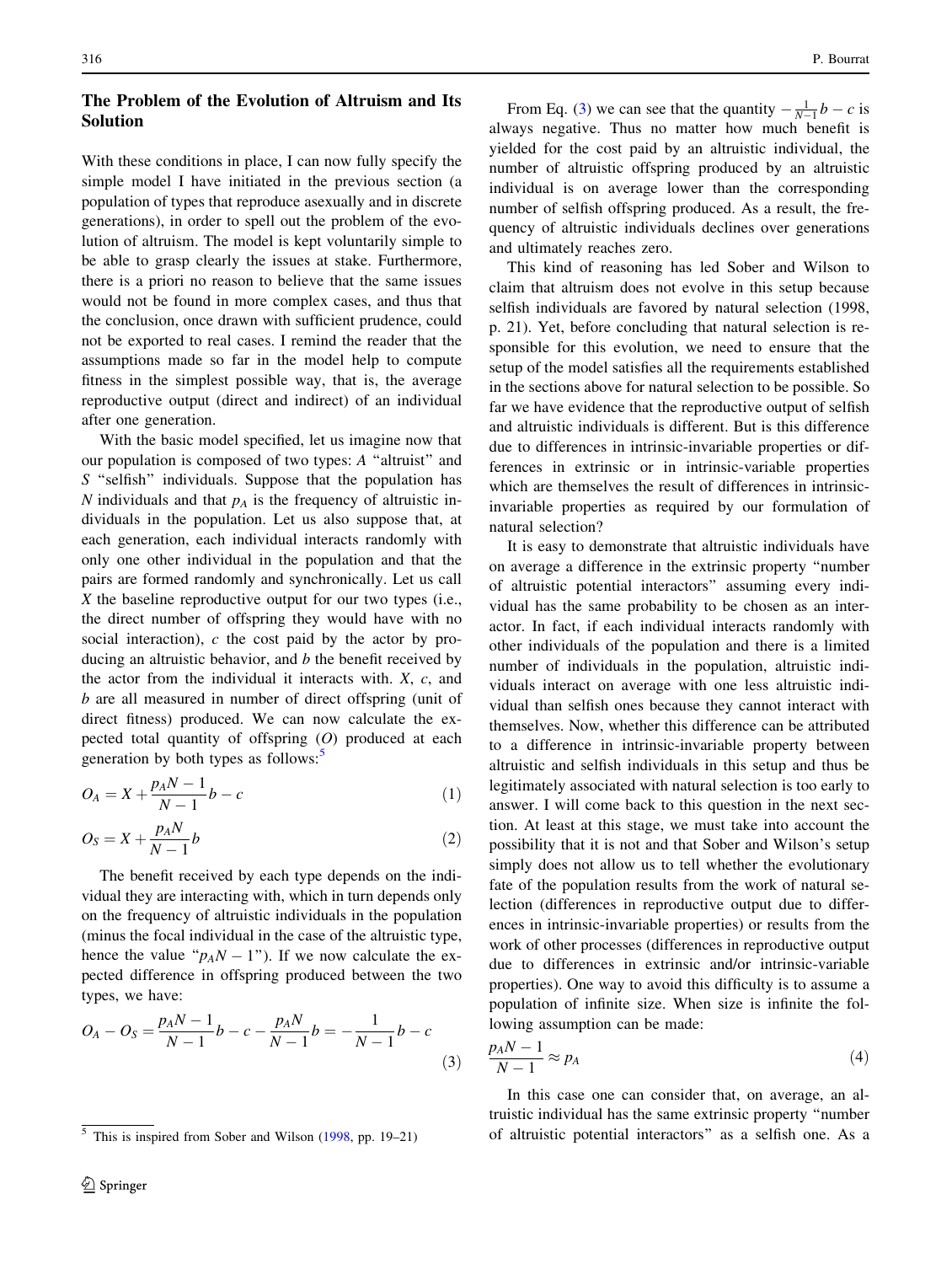result any evolution observed will be the work of natural selection (assuming types are not variable). In such a case one can assume that  $O$  is a good proxy for fitness  $(W)$ . Thus, we have:

$$
O_A = W_A \tag{5}
$$

$$
O_S = W_S \tag{6}
$$

From now on, I will assume a population of infinite size. Plugging  $(4)$ ,  $(5)$ , and  $(6)$  into  $(3)$  we find:

$$
W_A - W_S = -c \tag{7}
$$

Equation (7) demonstrates that when the population size is infinite, the difference in reproductive output between A and S is on average  $-c$ , which is always a negative quantity. Since the probability for an altruist to interact with another altruist is the same as the probability for a selfish individual to interact with an altruist, this means that in this setup selfishness evolves because of some difference in intrinsic-invariable property between the two types and not some difference in extrinsic property. Thus, Sober and Wilson's claim that selfishness evolves by natural selection is now fully justified.

With the result from Eq.  $(7)$  at hand we can now ask under which conditions altruism could evolve and then assess whether it can satisfy our necessary conditions for natural selection. The reproductive output of the individuals in our population depends on four parameters: X, b, c, and the probability of the focal individual to interact with an altruist, which in our setup is  $p_A$ . Because X and b have the same values in altruistic and selfish individuals, changing their values would have no consequences on the evolutionary fate of the population. Modifying the value of  $c$ , however, could change the evolutionary fate of the population and lead altruistic individuals to invade the population. For that to happen we would need to assign a negative value to c. Yet, by doing so an altruistic individual would by definition not be altruistic anymore. This solution is thus not desirable. The last possibility is to modify the probability for each type to interact with altruistic individuals in the population, so that it becomes superior to  $p_A$  for altruistic individuals in a way that leads the benefits they receive to outweigh the cost  $c$  they have paid. Let us call  $p_{AA}$  the probability for an altruist to interact with another altruist and  $p_{SA}$  the probability for a selfish individual to interact with an altruist so that, assuming infinite population size, we have:

$$
O_A = X + p_{AA}b - c \tag{8}
$$

$$
O_S = X + p_{SA}b \tag{9}
$$

For altruism to increase in frequency between two generations in the population, the following inequality must be true:

$$
O_A > O_S
$$
  

$$
X + p_{AA}b - c > X + p_{SA}b
$$
  
Simplifying, we find:  

$$
(p_{AA} - p_{SA})b > c
$$

which we can rewrite as:

$$
Rb > c \tag{10}
$$

with  $R = p_{AA} - p_{SA}$ .

Inequality (10) is a condition for altruism to evolve put under a similar form as Hamilton's rule. In Hamilton's rule, although  $R$  is usually interpreted as a coefficient of relatedness  $(r)$ , the demonstration provided here shows that relatedness is not fundamental for altruism to evolve.<sup>6</sup> What is fundamental is that individuals of both types interact differentially with other individuals and more precisely that altruistic individuals interact sufficiently more with individuals of their type to outweigh the cost (in terms of indirect offspring produced) they paid for helping others;  $R$  is thus a measure of positive assortment (Fletcher and Doebeli [2009](#page-9-0); Bourke [2011](#page-9-0)). A concise but thorough treatment of  $R$  as a measure of positive assortment, using a covariance approach, can be found in Queller ([1985\)](#page-10-0). For a dynamically richer approach see Van Baalen and Rand [\(1998](#page-10-0)). The generalization of Hamilton's rule I propose with inequality (10) is very similar to the one proposed by Fletcher and Doebeli ([2009\)](#page-9-0), although they arrive at it via a different road. Inequality (10) is thus consistent with classical evolutionary theory. Here, I have just applied it to a particular setup.

## The Evolution of Altruism by Natural Selection

With the conditions for the evolution of altruism in terms of assortment specified in inequality (10) we can now predict when it will increase in frequency over two generations in a population of individuals. Yet one legitimate question to ask is whether this evolution is necessarily the result of natural selection. In this section, I argue that altruism can evolve systematically in a population but that it is not systematically the result of natural selection as per the necessary condition for natural selection specified in the first section.

Remember that one necessary condition for evolution by natural selection to occur is to have either direct or indirect (that is, via extrinsic and/or intrinsic-variable properties) differences in intrinsic-invariable properties that lead to differences in reproductive output between the individuals

<sup>6</sup> This is also a point made in the literature on reciprocal altruism (Trivers [1971](#page-10-0); Axelrod [1984](#page-9-0)).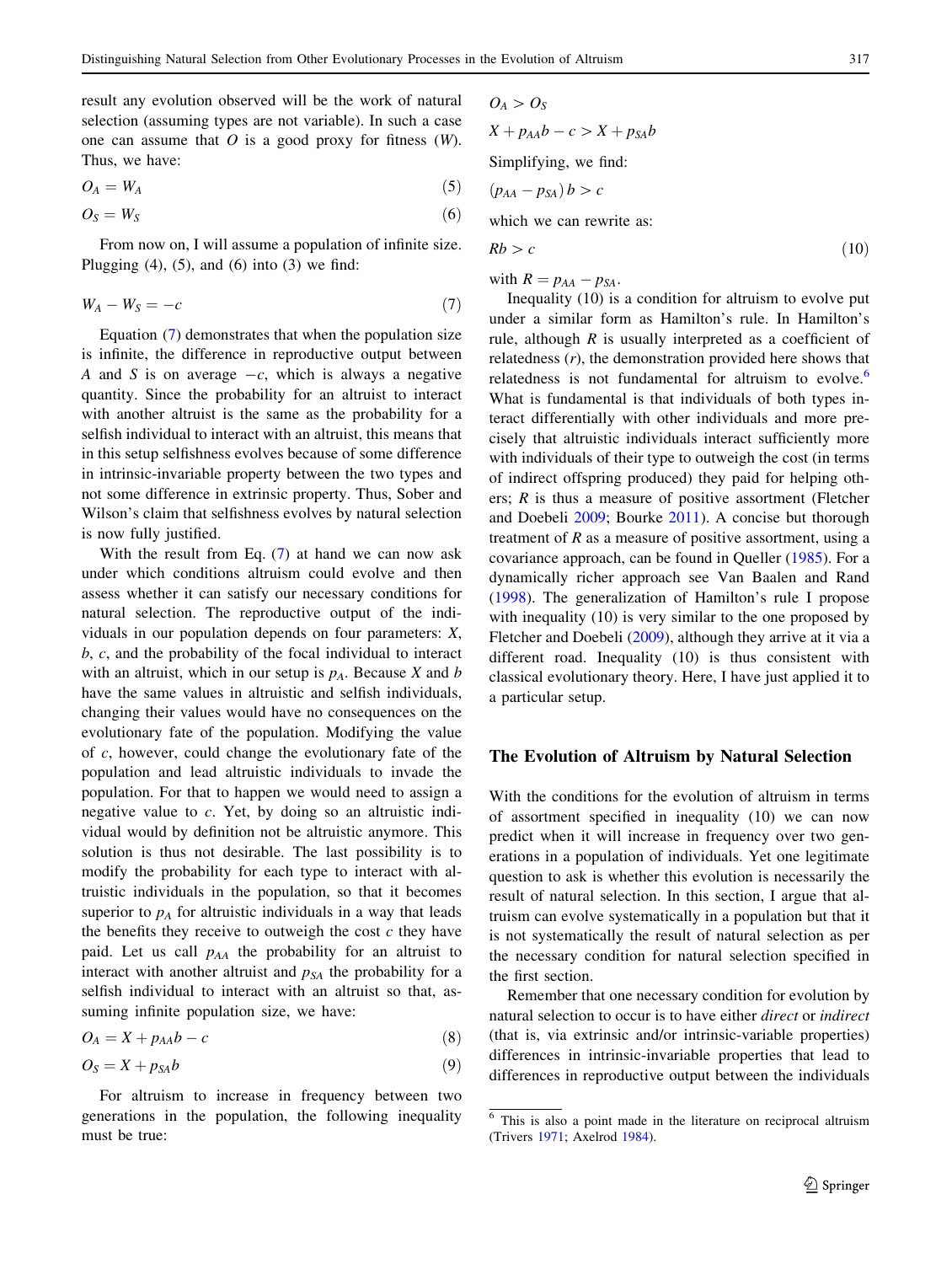of a population. We have seen that when individuals interact randomly in a population of infinite size, altruism cannot evolve by natural selection since the differences in intrinsic-invariable properties between selfish and altruistic individuals (their type) lead selfish individuals to increase in frequency between generations. Finally, we have seen that for altruism to evolve, altruistic individuals must interact preferentially with other altruistic individuals. Yet, if we suppose a population in which altruism evolves–that is, inequality (10) is verified–two general explanations, in relation to our necessary condition for natural selection, are consistent with it. Under the first one, altruism evolves because altruistic individuals happen to interact preferentially with other altruistic individuals for reasons that depend ultimately on some difference in extrinsic (or intrinsic-variable that ultimately depend on extrinsic) properties of the types in a given particular environmental setup. Under the second one, altruism evolves because altruistic individuals interact preferentially with other altruistic individuals for reasons that depend ultimately (that is, directly or indirectly) on some difference in intrinsic-invariable properties of the types in a given particular environmental setup. Let us recall that an example of extrinsic property is location and an example of intrinsic-invariable property for a biological organism is having a particular sequence of DNA.

To illustrate this point, let us take the same setup as in the previous section of a population made up of two types: altruist A and selfish S and in which individuals interact two by two. If no other parameter is specified, individuals interact perfectly randomly, and the probability of interaction with an altruistic individual depends on the number of altruistic individuals in the population  $N_A$  for both types. Let us suppose further that for an individual (whether A or S) the probability of interaction with an altruistic individual depends on two causal factors.<sup>7</sup> The first one is an intrinsicinvariable bias  $\beta$  for altruistic individuals in choosing an altruistic partner over a selfish one, with  $\beta \geq 1.8$  This leads an individual A to choose a partner as if it was seeing  $N_A\beta$ altruistic individuals with which it can interact, when an individual S in the same conditions sees only  $N_A$  altruistic individuals. For the second factor we suppose that the focal individual can only interact with its neighbors (with the same probability in the absence of intrinsic bias). The second factor is thus the proportion of altruistic individuals in the neighborhood  $\frac{N_A}{N_T}$  with  $N_T$  being the total number of

neighbors for the focal individual, which is an extrinsic property of the focal individual. For simplicity, we also suppose that in our setup there is no difference in intrinsicvariable properties between the two types.

Taking into account these two factors we can now write the probabilities of interactions of an individual A and an individual S with an individual A as:

$$
p_A = \frac{N_{AA}\beta}{N_{AA}\beta + N_T - N_{AA}} = \frac{N_{AA}\beta}{N_{AA}(\beta - 1) + N_T}
$$
 and  $p_S = \frac{N_{SA}}{N_T}$ 

with  $N_{AA}$  and  $N_{SA}$  being the number of altruistic individuals an altruistic and a selfish individual respectively can interact with in the neighborhood.

With these two probabilities we can now calculate  $R$  for this setup. We have:

$$
R = p_{AA} - p_{SA} = \frac{N_{AA}\beta}{N_{AA}(\beta - 1) + N_T} - \frac{N_{SA}}{N_T}
$$
(11)

If we plug  $(11)$  into  $(10)$ , we obtain the conditions for altruism to evolve in this setup that makes visible differences in intrinsic-invariable and extrinsic properties between the types. We obtain:

$$
\left(\frac{N_{AA}\beta}{N_{AA}(\beta-1)+N_T}-\frac{N_{SA}}{N_T}\right)b > c
$$
\n(12)

To see the difference of conditions for the evolution of altruism due to natural selection and due to other evolutionary processes using inequality (12), let us first suppose that there is no difference in bias between the two types for choosing to interact with an altruistic individual. We thus have  $\beta = 1$ .

Starting from (12), this leads to the following condition for altruism to increase in frequency between two generations:

$$
\left(\frac{N_{AA} - N_{SA}}{N_T}\right)b > c\tag{13}
$$

(13) represents the conditions for altruism to increase in frequency between two generations when the only differences between types are differences in extrinsic properties, that is, in our setup, differences in the proportion of altruistic individuals in neighborhoods. It represents thus the conditions for altruism to evolve purely by processes different from natural selection. One scenario that could satisfy (13) and lead  $N_{AA}$  to be sufficiently superior to  $N_{SA}$  is that the population is viscous through limited dispersal, on top of being viscous through interaction limited to the neighborhood (as has been assumed so far). In such a scenario, because of limited dispersal, after a few generations, altruistic individuals are surrounded on average by more altruistic individuals than selfish individuals are, because their parents being altruistic will have produced altruistic offspring and dispersed them in the vicinity. The

 $\frac{7}{7}$  By "causal factors" I mean "difference makers" following Woodward's [\(2003](#page-10-0)) interventionist account of causation.

<sup>&</sup>lt;sup>8</sup> Note that  $\beta$ , in the general case, could be inferior to 1 (but superior or equal to 0), in which case altruistic individuals would ''avoid'' interacting with other altruistic individuals. I consider here only the case in which altruistic individuals ''seek'' other altruistic individuals, hence why I assume  $\beta > 1$ .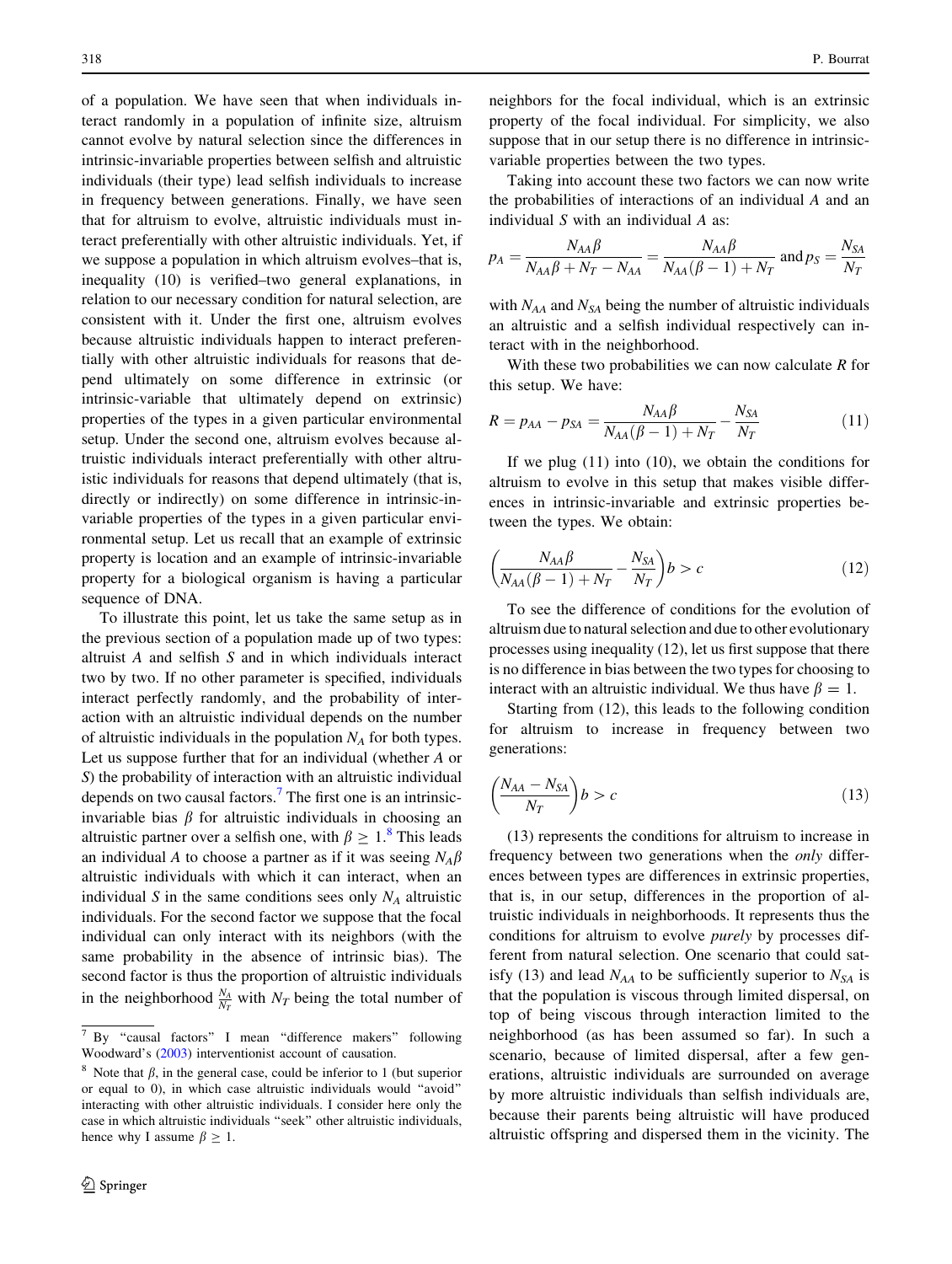same reasoning holds for selfish individuals being surrounded by more selfish individuals. Because inequality (13) being verified in this instance does not depend on differences in intrinsic-invariable properties between the two types, if two individuals, one of each type, have the same extrinsic properties, namely the property of being surrounded by the same number of neighbors of each type, then, on average, a selfish individual will be causally responsible (directly or indirectly) for the production of more selfish offspring than the altruistic individual will be of altruistic offspring.

Let us now consider the case in which there is no viscosity anymore in the dispersal of offspring: on average and at each generation altruistic and selfish individuals are surrounded by the same proportion of altruistic individuals in their neighborhood so that  $N_{AA} = N_{SA} = N_A$ . Under this condition, we suppose that the fact of being altruistic also has an effect on the probability of interacting more often with other altruistic individuals. This leads to the following condition for altruism to increase in frequency between two generations:

$$
\left(\frac{N_A\beta}{N_A(\beta-1)+N_T}-\frac{N_A}{N_T}\right)b > c\tag{14}
$$

which is equivalent to:

$$
\beta(bN_A(N_T - N_A) - cN_T N_A) > bN_A(N_T - N_A) \\
+ cN_T(N_T - N_A) \tag{15}
$$

(15) represents the condition for altruism to increase in frequency between two generations when the only differences between types are differences in intrinsic-invariable properties, that is, for altruism to evolve purely by natural selection. We can show that if this inequality is verified, then  $\beta > 1$  (see Appendix), which corresponds to a situation of positive assortment. Contrary to the previous case, because the difference between the two types is intrinsicinvariable, if two individuals, one of each type, are placed, on average, under the same initial conditions or surrounded by the same number of altruistic individuals (that is, they have the same extrinsic properties), this will not prevent altruism from increasing in frequency over two generations.

It is thus possible to separate, in this setup, the two general conditions for altruism to evolve in our population outlined in the earlier section: one that amounts to some difference in extrinsic (and/or intrinsic-variable) properties of the type and that we can associate with evolutionary processes different from natural selection; the other that amounts to difference in intrinsic-invariable properties of the type and that we can associate with natural selection. Of course, if inequality (12) is verified and that  $\beta > 1$  and  $N_{AA} > N_{SA}$ , this can lead to a mixed case of evolution of altruism by natural selection and other evolutionary processes.

Let us remark that in cases in which the types are strictly identical except on one gene or more generally one intrinsic-invariable property that leads to some difference in reproductive output, the only way to satisfy inequality (12) and have some evolution by natural selection of altruism, is for this property to have a pleiotropic effect, as in cases of green-beard effect (for more details on this effect see Hamilton [1975](#page-9-0); Dawkins [1979;](#page-9-0) Gardner and West [2010](#page-9-0)). Although the green-beard effect has been rarely found in nature (Keller and Ross [1998\)](#page-9-0), it seems that it represents the only form of evolution of altruism by natural selection with the same cause being responsible for altruism and positive assortment. While cases in which two (or more) intrinsic-invariable properties or genes (with at least one responsible for the social behavior, and at least another one for the assortative behavior) are transmitted altogether over generations in the population can theoretically lead to the evolution of altruism by natural selection, we should expect them to be rare in real populations due to genetic recombination or mutation of one of the two properties. In fact, any allele regulating in a particular way the choice of a social partner should be found in equal proportions in the altruist and the selfish type unless it is always transmitted together with the gene regulating the actual social behavior (selfish or altruist) and that mutations are deleterious. This is because it is advantageous for both types to choose altruistic individuals over selfish individuals as social partners (Nunney [1985](#page-9-0)). We thus expect  $\beta$  to be similar for the altruistic and the selfish type.

#### Conclusion

The main point of this article has been to show that following consistent concepts of altruism and natural selection, the evolution of altruism can be considered as the result of natural selection only under a limited number of cases. When individuals interact preferentially with altruistic individuals for reasons that do not depend on intrinsicinvariable properties, the resulting evolution should be attributed to (an)other process(es) than natural selection. To be clear, I do not want to undermine the role of Hamilton's rule in evolutionary theory nor all the theoretical and empirical research that has stemmed from it. Rather, I have shown that when one uses consistent terms, at least two distinct evolutionary processes satisfy the conditions of this rule, only one of which should be understood as natural selection if the distinction between differences in reproductive output due to extrinsic and intrinsic-variable/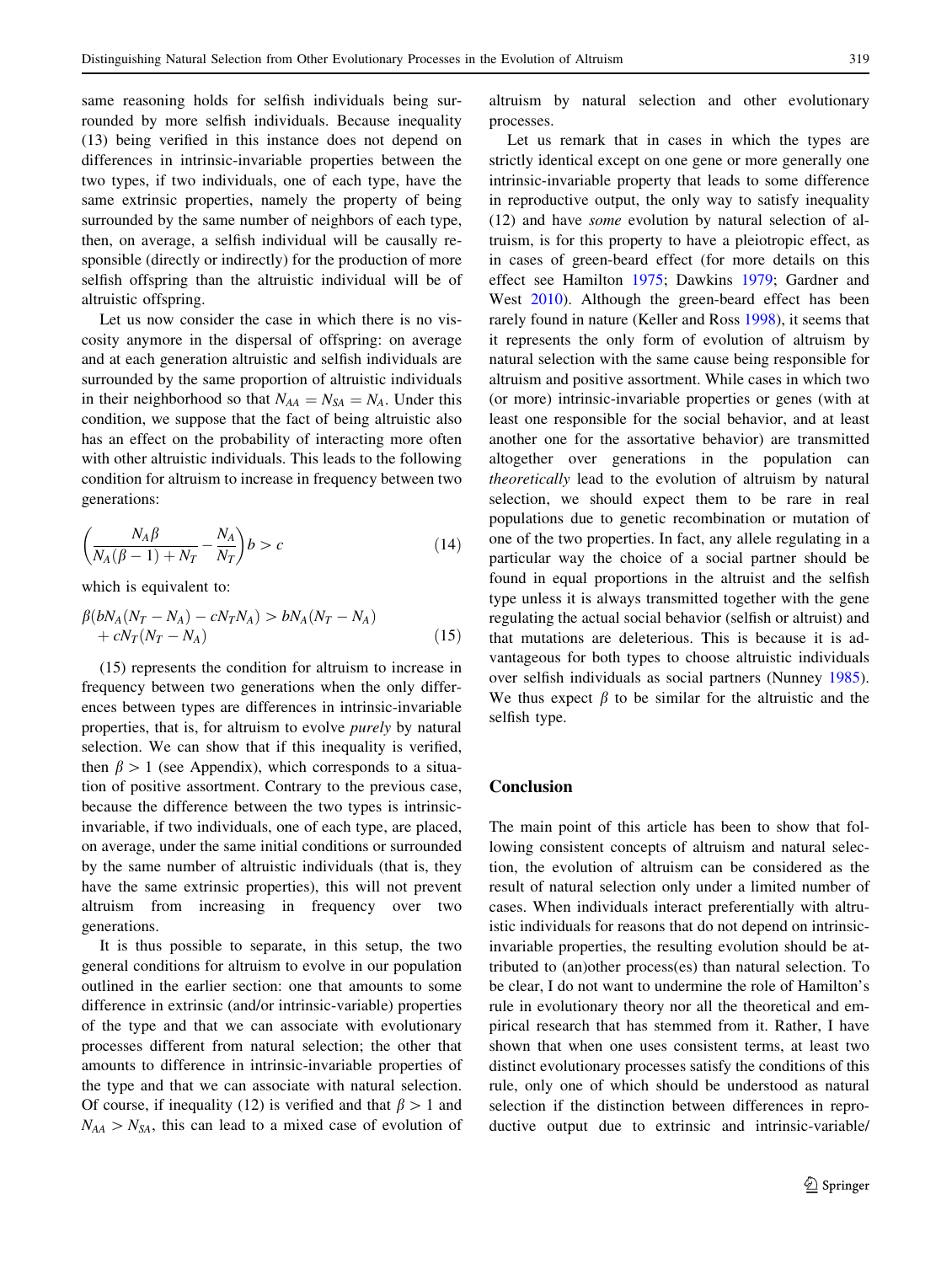<span id="page-9-0"></span>intrinsic-invariable properties holds. It should be noted that a possible objection to my approach is that natural selection has several meanings and that it is legitimate to call "evolution by natural selection," at least in some cases, some evolutionary change resulting from differences in extrinsic or in intrinsic-variable properties. Although I accept this as a possibility, I have pulled apart two fundamentally different processes that can lead to the evolution of altruism. If they both are considered by some to be cases of evolution by natural selection, one will have to admit that natural selection is not a unified causal process and that the conceptual distinction made here is still a valuable one.

Acknowledgments I am thankful to Patrick Forber, Arnaud Pocheville, and two anonymous reviewers for their comments on earlier versions of this paper. I am particularly thankful to Arnaud Pocheville for his extensive help on the most technical parts of the paper and for his thorough proofreading. This research was supported under Australian Research Council's Discovery Projects funding scheme (Projects DP0878650 and DP150102875).

## Appendix

Let us start from (15):

$$
\beta(bN_A(N_T - N_A) - cN_T N_A) > bN_A(N_T - N_A) + cN_T(N_T - N_A)
$$

To be meaningful, we assume  $\beta \ge 0$ . Let us call the term in brackets on the left-hand side of (15)  $P =$  $bN_A(N_T - N_A) - cN_TN_A$ . Let's call Q the right hand side.

If  $P > 0$  we have:

 $\beta > Q/P$ 

We know that  $cN_T(N_T - N_A) > 0 > -cN_TN_A$ , thus  $Q > P$  which means that  $\beta > 1$ .

If  $P = 0$  then  $0 > Q$ , which is impossible.

If  $P < 0$  then either  $0 > Q$ , which is impossible, or  $\beta$  < 0, which is impossible.

Thus, if (15) holds,  $\beta > 1$ .

Then  $P > 0$  implies  $N_A > 0$  and  $b > c \frac{N_T}{N_T - N_A}$ , in the case where  $N_T \neq N_A$ . This is an interesting constraint bearing on b which is consistent with the hypotheses classically made in models on the evolution of altruism, namely that the benefit received by the focal altruistic individual is larger than the cost it pays.

Thus if (15) holds,  $\beta > 1$  (which satisfies the intuition),  $N_A > 0$  (which is expected), and  $b > c \frac{N_T}{N_T - N_A}$ , if  $N_T \neq N_A$ .

#### References

- Axelrod R (1984) The evolution of cooperation. Basic Books, New York
- Bouchard F (2008) Causal processes, fitness, and the differential persistence of lineages. Philos Sci 75:560–570
- Bouchard F, Rosenberg A (2004) Fitness, probability and the principles of natural selection. Br J Philos Sci 55:693–712
- Bourke AF (2011) Principles of social evolution. Oxford University Press, Oxford
- Bourrat P (2014) Reconceptualising evolution by natural selection. Dissertation, University of Sydney
- Bourrat P (2015a) Levels of selection are artefacts of different fitness temporal measures. Ratio 28:40–50. doi:[10.1111/rati.](http://dx.doi.org/10.1111/rati.12053) [12053](http://dx.doi.org/10.1111/rati.12053)
- Bourrat P (2015b) Levels, time and fitness in evolutionary transitions in individuality. Philos Theory Biol. doi:[10.3998/ptb.6959004.](http://dx.doi.org/10.3998/ptb.6959004.0007.001) [0007.001](http://dx.doi.org/10.3998/ptb.6959004.0007.001)
- Brandon RN (1990) Adaptation and environment. Princeton University Press, Princeton
- Brandon RN (2014) Natural selection. Stanford Encyclopedia of Philosophy. [http://www.plato.stanford.edu/archives/spr2014/](http://www.plato.stanford.edu/archives/spr2014/entries/natural-selection/) [entries/natural-selection/](http://www.plato.stanford.edu/archives/spr2014/entries/natural-selection/). Accessed Jan 2015
- Dawkins R (1976) The selfish gene. Oxford University Press, Oxford Dawkins R (1979) Twelve misunderstandings of kin selection. Z für Tierpsychol 51:184–200
- Dugatkin LA, Reeve HK (1994) Behavioral ecology and levels of selection: dissolving the group selection controversy. Adv Study Behav 23:101–133
- Fletcher JA, Doebeli M (2009) A simple and general explanation for the evolution of altruism. Proc R Soc B 276:13–19
- Gardner A, Foster KR (2008) The evolution and ecology of cooperation–history and concepts. In: Korb J, Heinze J (eds) Ecology of social evolution. Springer, Heidelberg, pp 1–36
- Gardner A, West SA (2010) Greenbeards. Evolution 64:25–38
- Godfrey-Smith P (2009) Darwinian populations and natural selection. Oxford University Press, New York
- Grafen A (1984) Natural selection, kin selection and group selection. In: Krebs JR, Davies NB (eds) Behavioural ecology: an evolutionary approach. Blackwell, Oxford, pp 62–84
- Haig D (2012) The strategic gene. Biol Philos 27:461–479
- Hamilton WD (1963) The evolution of altruistic behavior. Am Nat 97:354–356
- Hamilton WD (1964a) The genetical evolution of social behaviour. I. J Theor Biol 7:1–16
- Hamilton WD (1964b) The genetical evolution of social behaviour. II. J Theor Biol 7:17–52
- Hamilton WD (1975) Innate social aptitudes of man: an approach from evolutionary genetics. In: Fox R (ed) Biosocial anthropology. Malaby Press, London, pp 133–153
- Keller L, Ross KG (1998) Selfish genes: a green beard in the red fire ant. Nature 394:573–575
- Kerr B, Godfrey-Smith P (2002) Individualist and multi-level perspectives on selection in structured populations. Biol Philos 17:477–517
- Kerr B, Godfrey-Smith P, Feldman MW (2004) What is altruism? Trends Ecol Evol 19:135–140
- Mills SK, Beatty JH (1979) The propensity interpretation of fitness. Philos Sci 46:263–286
- Nunney L (1985) Group selection, altruism, and structured-deme models. Am Nat 126:212–230

Abrams M (2009) The unity of fitness. Philos Sci 76:750–761